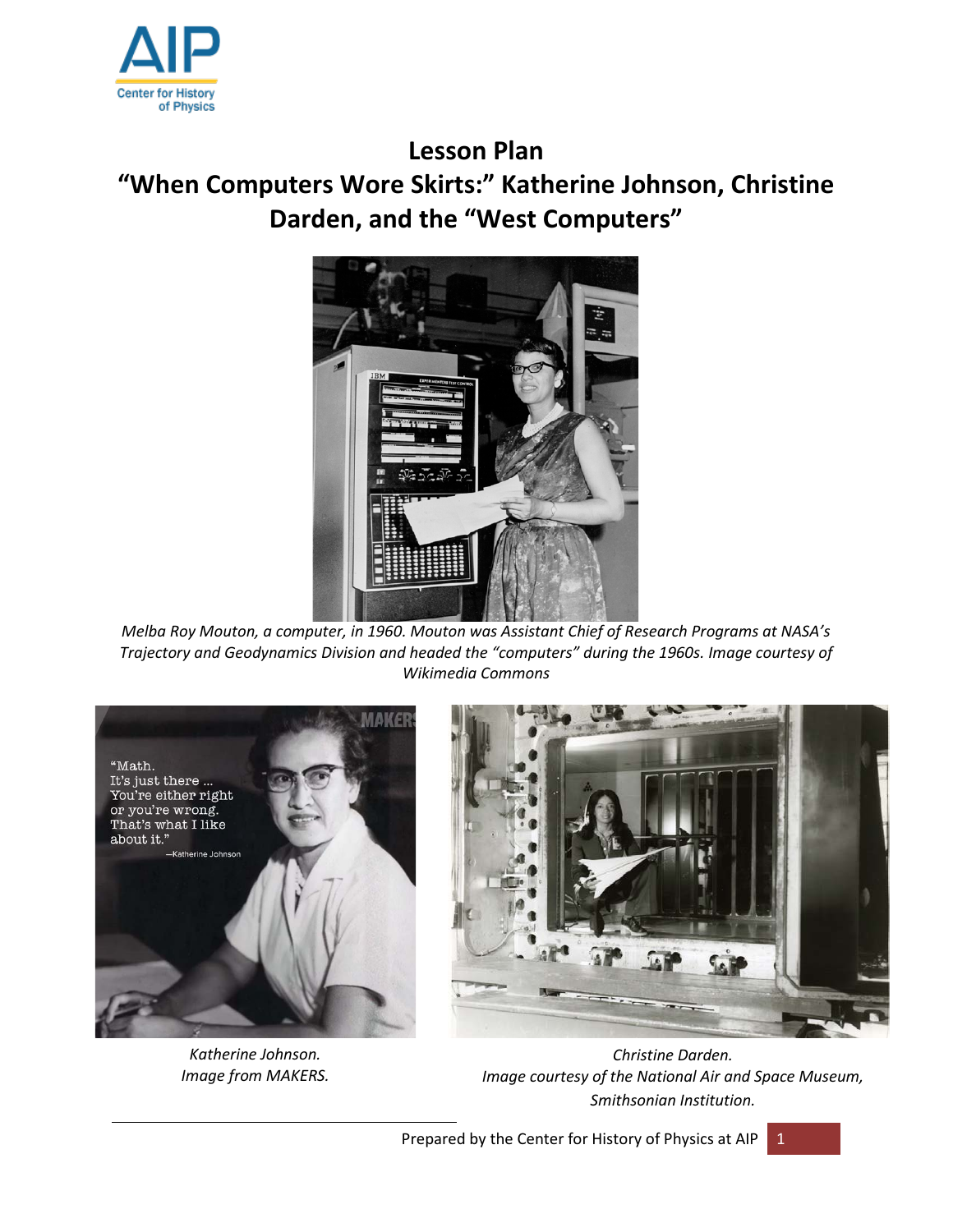

#### **Grade Level(s): 9-12 Subject(s): History, Mathematics**

#### **In-Class Time: 90 min Prep Time: 15-20 min**

#### **Materials**

- Photocopies of the AIP West Area Computers Handout (see Supplemental Materials)
- Access to internet and credible research materials (see Required/Recommended Resources)
- Downloads or access to certain videos on the HistoryMakers website (via a free account see Required/Recommended Resources)

#### **Objective**

In this lesson plan, students will learn about the "West Computers" or "West Area Computers" – a group of African-American women who worked as "human computers" at NASA Langley Research Center from the 1940s onward. This story is currently being adapted into the movie *Hidden Figures* by Fox, scheduled for release in January of 2017. They will also learn about two women in particular – Katherine Johnson and Christine Darden – who started working at NASA as computers and made significant contributions to spaceflight.

#### **Introduction**

Before electronic computers, the term "computers" referred to people rather than machines. "Computers" performed complex mathematical calculations by hand either by themselves or in a group called "computing offices" or "computer pools." The profession originated in the eighteenth and nineteenth century in fields such as astronomy, social science, and ballistics testing where large amounts of data needed to be processed. The growth of "computer pools" occurred rapidly in the interwar period in the United States as preparation for World War II led to large-scale scientific and military research.

The National Advisory Committee on Aeronautics (NACA, the predecessor to NASA) was formed in 1915 during World War I in order to coordinate industry, academic, and government research on war-related projects. Langley Memorial Aeronautical Laboratory, the main research arm of NACA, started hiring computers in the 1930s. The computers of this era were white women who had degrees in mathematics. Because of racial segregation in government, universities, and general society, there were very few opportunities for African American women to obtain employment in federal defense industries or pursue the sciences outside of HBCUs (Historically Black Colleges and Universities).

This began to change during World War II. Leading up to the war, A. Philip Randolph, a leader of the Brotherhood of Sleeping Car Porters, began to organize a March on Washington which would demand that the federal government open defense industries to Black workers. In order to stop the March and quell social protest, Roosevelt signed Executive Order 8802 which banned racial discrimination in government defense industries. A shortage of male workers due to the war allowed unprecedented numbers of women and African Americans to enter industries which were previously restricted. It was in this context that the first African American women computers were hired at Langley to compensate for a shortage of male mathematicians. Though the industries were opening to African Americans,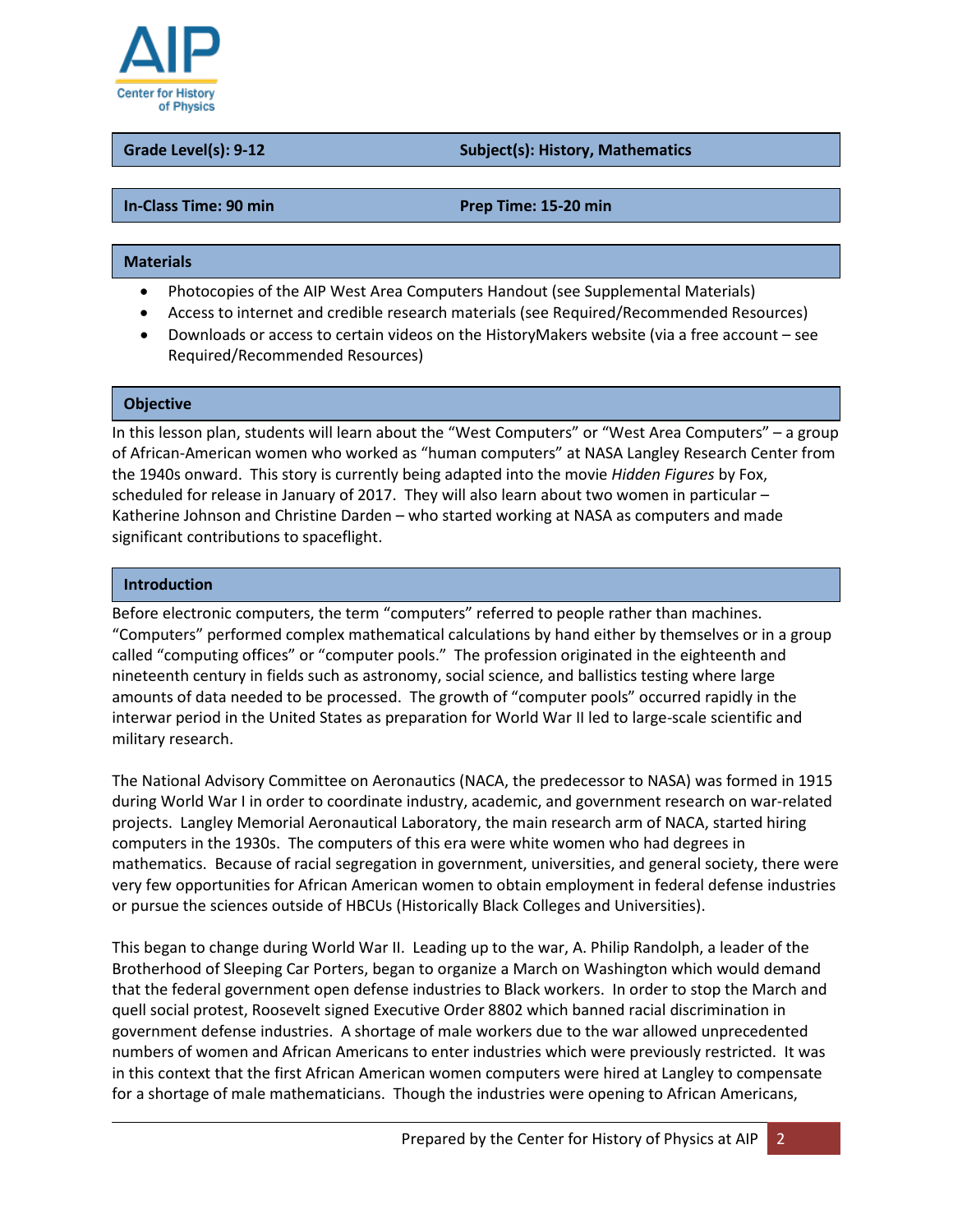

segregation continued and Black computers were called the "West Computers" or "West Area Computers" because they were restricted to the West Area of the Langley facility. With their restrooms, cafeteria, and routes in the building completely separate, many white computers at Langley were actually unaware of the presence of their Black counterparts.

Computers contributed significantly to the success of missions and projects at NASA. Many computers ended their careers at NASA before the onset of the "Space Age." But for some women, the West Area was a starting point that launched them into long careers in aerospace research at NASA at a time when women were rarely hired as engineers. Katherine Johnson began working at NASA as a research mathematician in 1953. She was a West Area computer for five years before she was temporarily assigned to an all-male, all-white flight research team because of her knowledge of analytical geometry. According to Johnson, she was so successful in her temporary position that her male bosses and colleagues "forgot to return [her] to the pool." She stayed on at the Flight Mechanics Branch and later moved to the Spacecraft Controls Branch. Johnson was working at NASA during an incredibly important time in the history of space science – the "space race" of the Cold War. She calculated the flight trajectory for the space flight which put the first American, Alan Shepard, in space in 1961. She also calculated the trajectory for the famous 1969 Apollo mission to the moon. She worked at NASA until 1985.

Christine Darden was another computer who "left the pool" to become an engineer. Originally from Monroe, North Carolina, Darden graduated from Hampton Institute with a B.S. in Mathematics in 1962. She became a research assistant at Virginia State College in 1965 and began to study aerosol physics and earned her M.S. in Mathematics in 1967. At that time, she was hired as a data analyst at Langley Research Center. Though she started by performing calculations for engineers, she later began writing computer programs and eventually was promoted to the position of aerospace engineer in 1973. She later received her Ph.D. in 1983 from George Washington University in aerospace engineering. In her more than 40-year career, Darden researched sonic boom minimization and served as director of the Program Management Office of the Aerospace Performing Center.

The story of the West Area Computers is rarely told, but it offers an important history of how African American women contributed to the history of space science. Though we sometimes still hear the unfounded stereotype that "girls are bad at math," the story of computers shows that some of the most celebrated scientific achievements relied on the mathematical skills of women of all races. It also allows us to explore how race and gender shaped who was able to pursue and access careers in science. Lastly, because Katherine Johnson and Christine Darden represent successive generations of African American women who worked at NASA as computers, exploring their lives also illuminates historical change at NASA.

#### **Instructions/Activities**

#### **Engage: 3-10 minutes**

To begin, ask the students what they think a computer is. Presumably, they'll talk about desktops, laptops, apps, and other contemporary associations with computers. Ask them if any of those things are necessary to be a computer, and get them to think about what computers were like when they were much older. Eventually, you can get them to say or tell them that computers didn't always have screens, machines used to be the size of an entire rooms, and in fact they used to be people! A computer is just something or someone that can compute many different functions.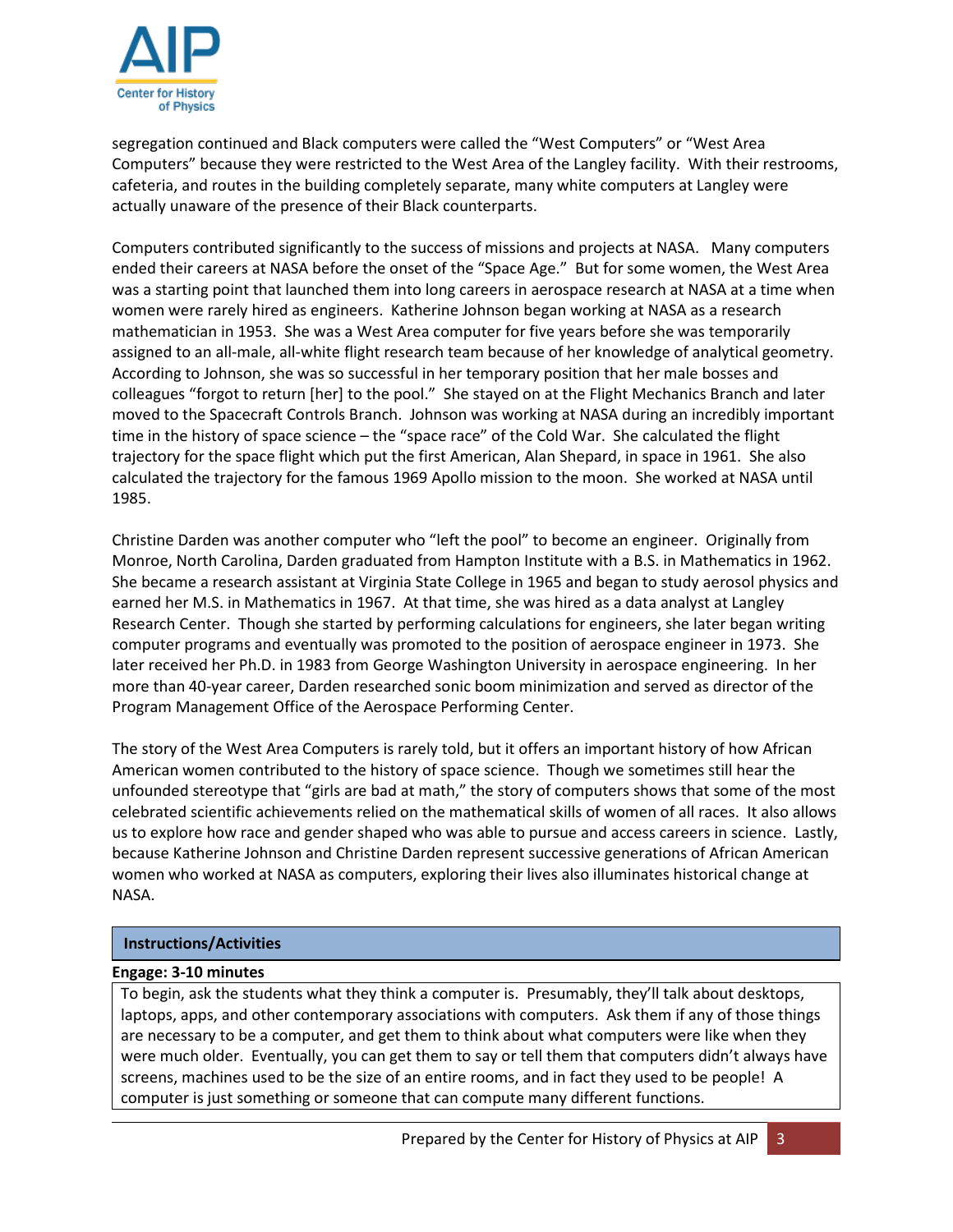

| What is the teacher doing?                     | What are the students doing?                      |
|------------------------------------------------|---------------------------------------------------|
| Ask the students what something needs to do to | Students should answer questions from the         |
| be a computer. Respond to their answers by     | teacher and discuss amongst themselves what       |
| asking follow-up questions.                    | features make up a computer. This can be done     |
|                                                | as a large class discussion or in smaller groups. |

#### **Alternative (Math-based) Engagement: 10-15 minutes**

In order to understand the large numbers involved in human computers' calculations, students can engage with an activity based on learning scientific notation. This activity works especially well if students already know the basics of scientific notation but need a refresher on it. Pass out the optional "Think like a Human Computer!" worksheet and have students break into small groups or work on the problems individually.

| What is the teacher doing?                       | What are the students doing?                      |
|--------------------------------------------------|---------------------------------------------------|
| Hand out activity sheets to the students. Assist | Students should answer questions about            |
| students in setting up math and notation         | scientific notation and fill out the worksheet.   |
| problems and answer any questions they may       | This can be done individually or in small groups. |
| have.                                            |                                                   |

#### **Explore: 25-50 minutes**

Divide class into an even number of groups. Each group will be assigned to research either Katherine Johnson or Christine Darden. Among the groups looking at Johnson and Darden, each group should decide to focus on their subject's early life, education, or career. Each student should receive a West Area Computers Handout as a starting point for their research. A list of sources is provided for each individual for research (see Required/Recommended Reading and Resources section). If desired, you can also have students prepare a short summary of what they've learned about their subject that they can present to the class. Students should be able to answer the discussion questions without consulting every resource.

| What is the teacher doing?                       | What are the students doing?                       |
|--------------------------------------------------|----------------------------------------------------|
| Divide the class into an even number of groups.  | Students should be reading the assigned            |
| Assign one half of the groups Katherine Johnson, | materials or watching the provided videos. They    |
| and another half Christine Darden. Provide the   | should also discuss their subject's experiences in |
| students the recommended sources and videos.     | regards to larger issues of race and gender at the |
|                                                  | time they were working. If assigned, they should   |
|                                                  | also work on preparing a short summary to          |
|                                                  | present to the class.                              |

#### **Explain: 15-30 minutes**

If student groups have been asked to make a short summary of their sources, they should first present those to the class. After that has been completed, have a short class discussion about what the students have watched and read. This is a chance for students to reflect upon what they just learned and how this might have changed their thinking from the beginning of the period. Make sure to encourage students to ask any questions that they may have about gender and race defining careers.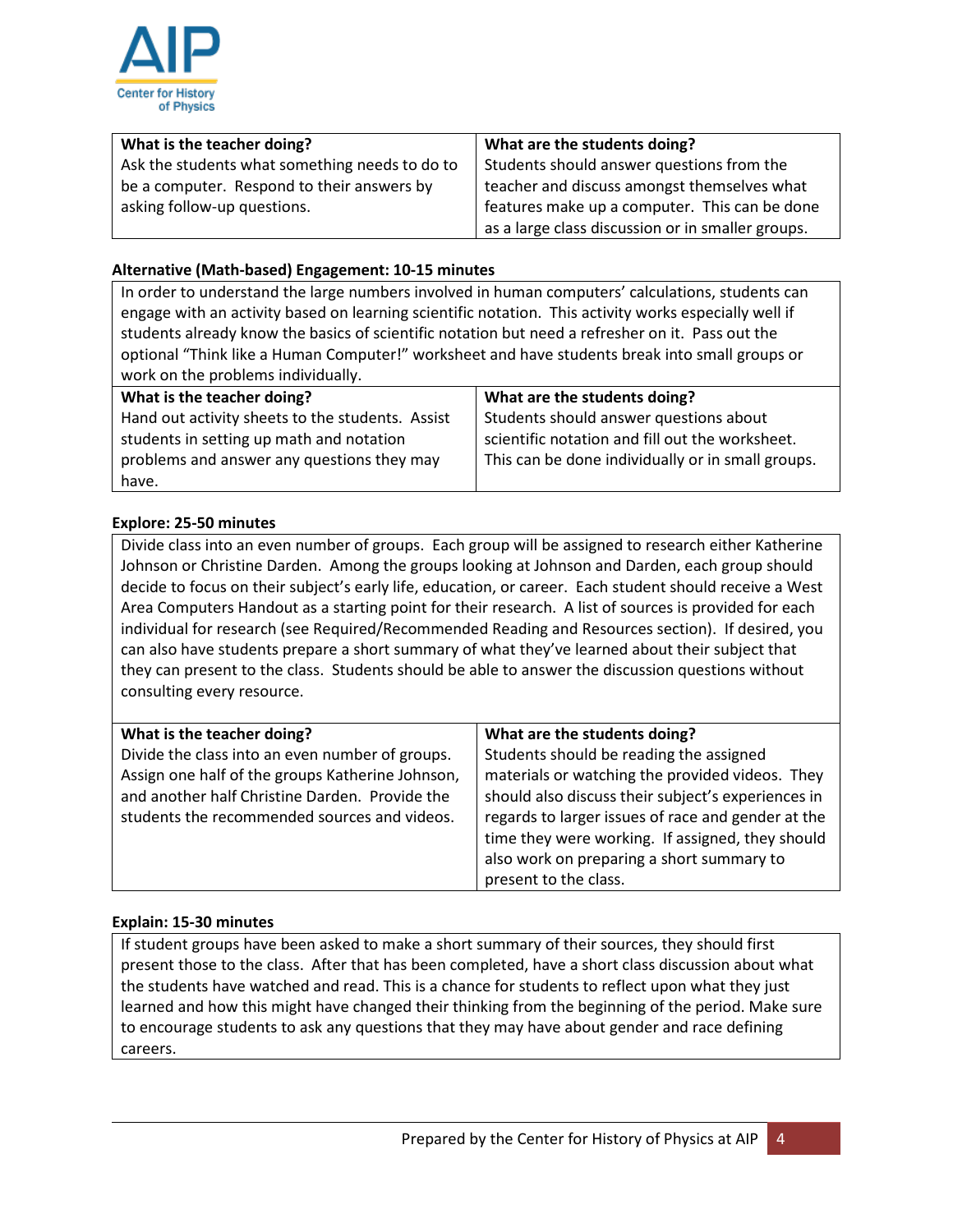

| What is the teacher doing?                          | What are the students doing?                     |
|-----------------------------------------------------|--------------------------------------------------|
| If desired, call on each student group to present a | If desired, students should present a summary of |
| summary of the videos they've watched or the        | the videos their group watched or the articles   |
| articles they read. Then, lead a large group in     | they read. Students should be participating in   |
| discussion of what they've learned. Possible        | the group discussion. They should be answering   |
| discussion questions are below (a handout of        | and asking further questions about the West      |
| them to students is available in Supplemental       | computers and the history of women scientists    |
| Materials of this lesson).                          | and engineers more generally. They should also   |
|                                                     | make sure any assigned worksheet questions       |
|                                                     | have been completed.                             |

#### **Elaborate: included in Explain**

Throughout the explanation discussion, take the opportunity to elaborate on how both computers and women's role in science has changed. Computers have gradually shifted from people who compute equations to machines that take up rooms to ones that fit within our phones. Similarly, the role of women in science has shifted from being math support for engineers to designing flight paths and then to leading large experimental research teams.

| What is the teacher doing?                          | What are the students doing?                   |
|-----------------------------------------------------|------------------------------------------------|
| While having the class discussion described         | Students should be thinking about the changes  |
| during the explain section, steer students to think | which have occurred in both technology and the |
| more about how things are today. Make               | position of women. They should ask questions   |
| connections between the technology they take        | and expand on what they thought before         |
| for granted and the women who helped create it.     | learning this story.                           |

#### **Evaluate:**

Answers and participation in discussion can be used to evaluate student performance. Students can also turn in their answers to the discussion questions worksheet for evaluation.

If groups are divided among different periods of Johnson and Darden's lives, each group can do a short (3-5 minutes) presentation and be evaluated on it.

#### **Required/Recommended Reading and Resources**

Katherine Johnson Resources:

- 1. An in-depth series of 8 short video interviews on aspects of Katherine Johnson's life (if time is a concern, only the first (5 minute) video needs to be watched) (requires a free account): [http://www.makers.com/katherine-g-johnson.](http://www.makers.com/katherine-g-johnson)
- 2. Jim Hodges, "She Was a Computer When Computers Wore Skirts," NASA, August 26, 2008, [http://www.nasa.gov/centers/langley/news/researchernews/rn\\_kjohnson.html.](http://www.nasa.gov/centers/langley/news/researchernews/rn_kjohnson.html)
- 3. Heather S. Deiss, "Katherine Johnson: A Lifetime of STEM," *NASA Education*, November 6, 2013, [http://www.nasa.gov/audience/foreducators/a-lifetime-of-stem.html#.VFetufnF8Vw.](http://www.nasa.gov/audience/foreducators/a-lifetime-of-stem.html#.VFetufnF8Vw)
- 4. ScienceMakers Biography of Katherine Johnson: [http://www.thehistorymakers.com/biography/katherine-g-johnson-42.](http://www.thehistorymakers.com/biography/katherine-g-johnson-42)
- 5. ScienceMakers Video Interview Clips:
	- a. Katherine Johnson (The HistoryMakers ScienceMakers Video Archive A2012.017), interview by Larry Crowe, 02/06/2012, The HistoryMakers ScienceMakers Video Archive. Session 1, tape 3, story 5, Katherine Johnson talks about her work computing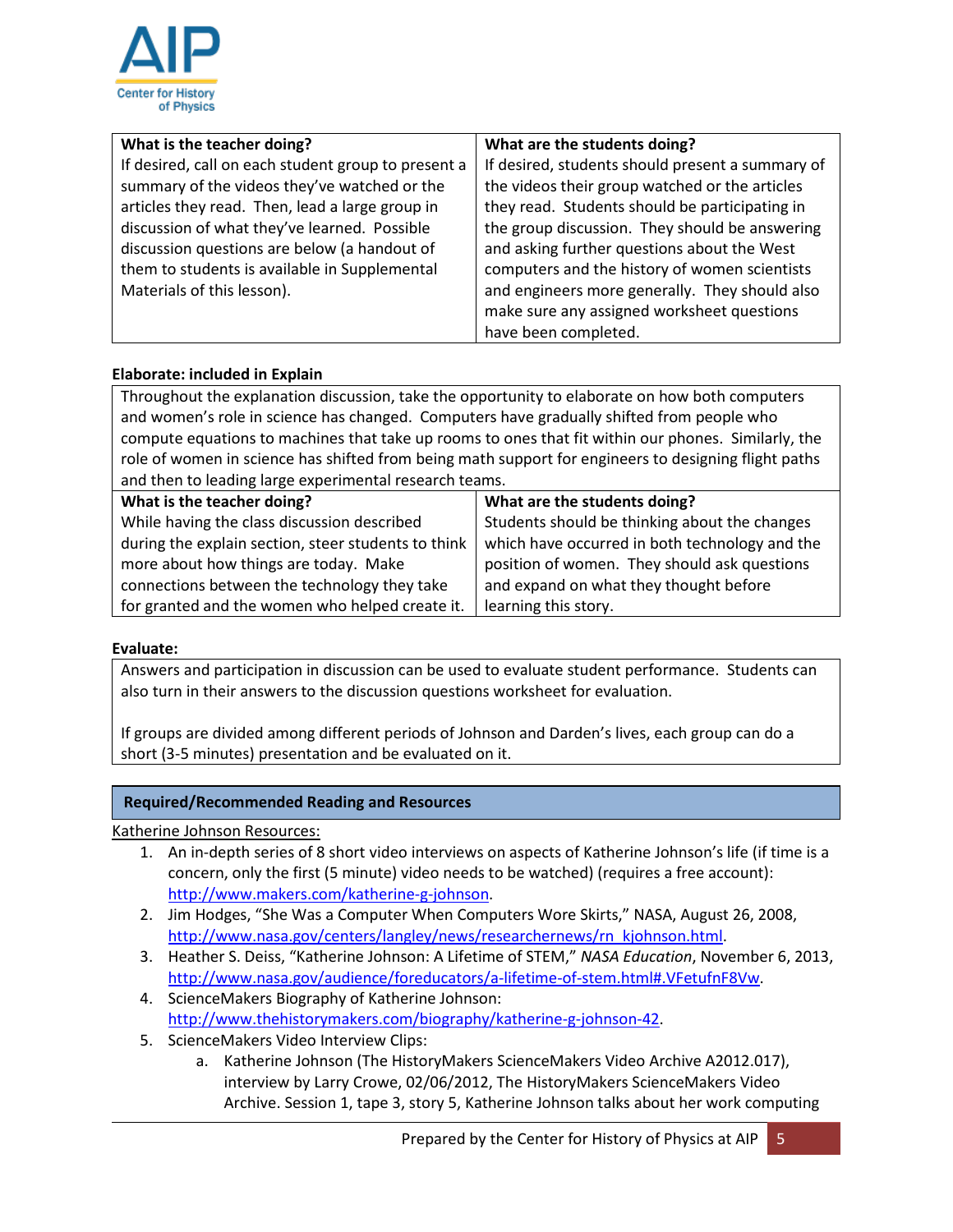

flight trajectories for NASA.

[http://smdigital.thehistorymakers.com/iCoreClient.html#/&i=6245](http://smdigital.thehistorymakers.com/iCoreClient.html#/&s=6&args=6245&c=6245)

b. Katherine Johnson (The HistoryMakers ScienceMakers Video Archive A2012.017), interview by Larry Crowe, 02/06/2012, The HistoryMakers ScienceMakers Video Archive. Session 1, tape 3, story 2, Katherine Johnson describes her experience as a black woman at NASA.

<http://smdigital.thehistorymakers.com/iCoreClient.html#/&i=6242>

### Christine Darden Resources:

- 1. Denise Lineberry, "Standing on the Shoulders of a Computer," NASA, March 29, 2013, [http://www.nasa.gov/centers/langley/news/researchernews/rn\\_CDarden.html.](http://www.nasa.gov/centers/langley/news/researchernews/rn_CDarden.html)
- 2. ScienceMakers Biography of Christine Darden: [http://www.thehistorymakers.com/biography/christine-darden.](http://www.thehistorymakers.com/biography/christine-darden)
- 3. ScienceMakers Video Interview Clips:
	- a. Christine Darden (The HistoryMakers ScienceMakers Video Archive A2013.045), interview by Larry Crowe, 02/26/2013, The HistoryMakers ScienceMakers Video Archive. Session 1, tape 4, story 8, Christine Darden talks about being recruited to work at NASA's Langley Research Center in 1967. (3:00): <http://smdigital.thehistorymakers.com/iCoreClient.html#/&i=23719>
	- b. Christine Darden (The HistoryMakers ScienceMakers Video Archive A2013.045), interview by Larry Crowe, 02/26/2013, The HistoryMakers ScienceMakers Video Archive. Session 1, tape 5, story 1, Christine Darden talks about NASA's "West Computers," and segregation at NASA in the 1960s. (2:00): <http://smdigital.thehistorymakers.com/iCoreClient.html#/&i=23721>
	- c. Christine Darden (The HistoryMakers ScienceMakers Video Archive A2013.045), interview by Larry Crowe, 02/26/2013, The HistoryMakers ScienceMakers Video Archive. Session 1, tape 5, story 2, Christine Darden describes her early experience at NASA's Langley Research Center in the 1960s. (5:45): <http://smdigital.thehistorymakers.com/iCoreClient.html#/&i=23722>
	- d. Christine Darden (The HistoryMakers ScienceMakers Video Archive A2013.045), interview by Larry Crowe, 02/26/2013, The HistoryMakers ScienceMakers Video Archive. Session 1, tape 7, story 4, Christine Darden describes her concerns for the African American community and for the current American educational system. (6:30): <http://smdigital.thehistorymakers.com/iCoreClient.html#/&i=23739>
- 4. Emily McMurray, editor, *Notable Twentieth Century Scientists* (Detroit: Gale Research, 1995), 455-456. (Available in Supplemental Materials)

#### **Discussion Questions**

Discussion Questions can be found as a Handout with a corresponding Answer Key in the Supplemental Materials to this lesson plan.

- 1. Compare Katherine Johnson's and Christine Darden's life and experience at NASA. How were their experiences similar? How were they different?
- 2. When did electronic computers start being introduced into NASA? What were they like (appearance, size, etc.) and how did people use them?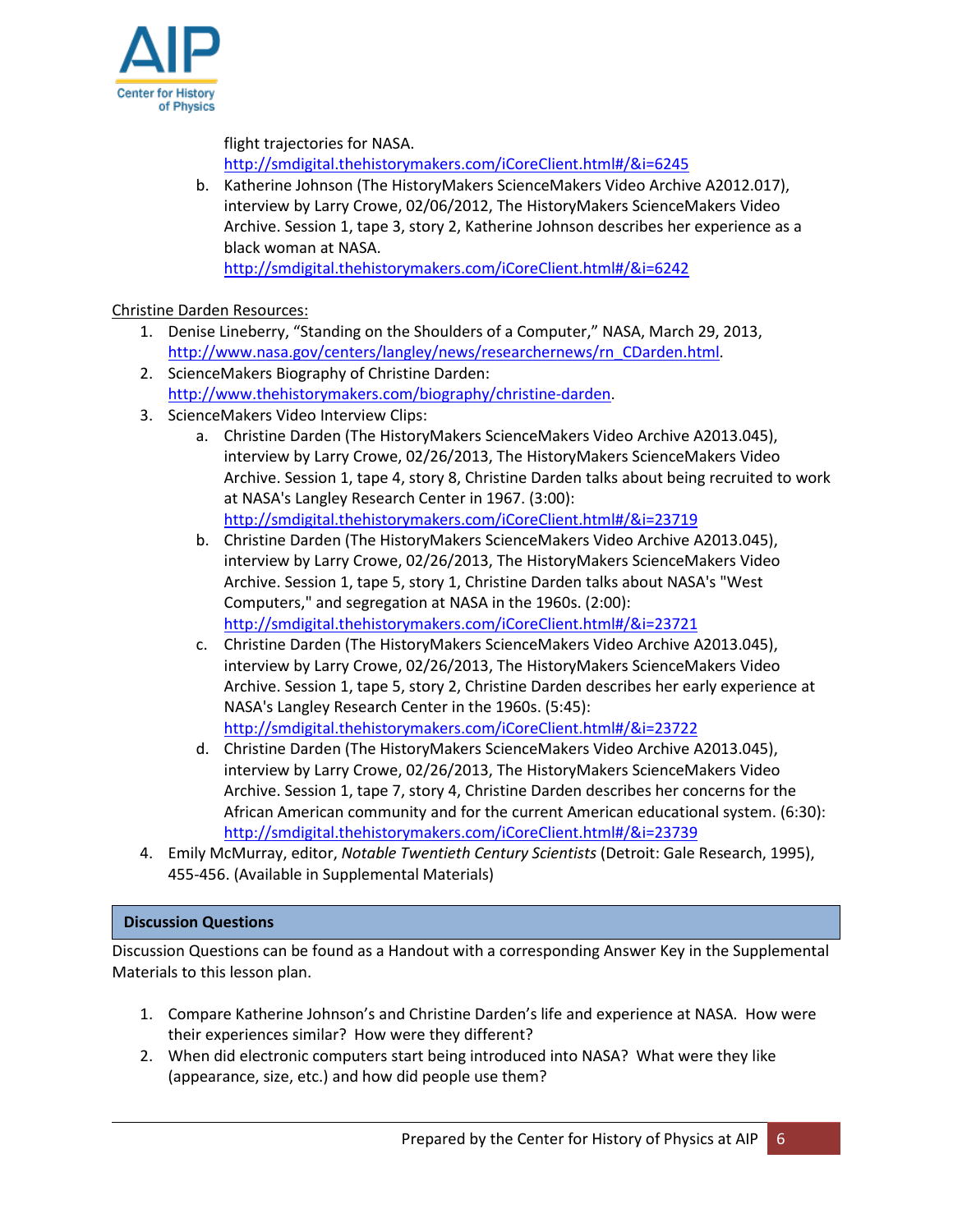

- 3. How were Katherine Johnson and Christine Darden recruited to work at NASA? How did they end up leaving the "computer pool"?
- 4. How was the computer pool organized? How did the computers receive assignments? How did this change over time?
- 5. What major historical events led to the first African American women being able to work at NASA?
- 6. What are some of the larger changes that were happening in African American history between when Katherine Johnson started as a computer at NASA in the 1940s and when Christine Darden started in the late-1960s? How would these changes have affected their experiences at NASA?
- 7. What do you think it would have been like for Johnson and Darden as African American women to work in a predominantly white and male environment as engineers?

#### **Further Reading and Additional Resources**

- David Blackwell, "Katherine Johnson: Visionary Videos," National Visionary Leadership Project, [http://www.visionaryproject.org/johnsonkatherine.](http://www.visionaryproject.org/johnsonkatherine)
- "Human Computers: Katherine Johnson," *NASA Biographies*, [http://crgis.ndc.nasa.gov/historic/Katherine\\_Johnson.](http://crgis.ndc.nasa.gov/historic/Katherine_Johnson)
- Katherine Johnson (The HistoryMakers ScienceMakers Video Archive A2012.017), interview by Larry Crowe, 02/06/2012, The HistoryMakers ScienceMakers Video Archive. Session 1, tape 4, story 1, Katherine Johnson discusses the advent of computers and her work as a mathematician. [http://smdigital.thehistorymakers.com/iCoreClient.html#/&i=6249.](http://smdigital.thehistorymakers.com/iCoreClient.html#/&i=6249)
- Interview with Christine Darden by Sarah McLennan, April 1, 2011, [https://www.youtube.com/watch?v=z\\_QiI\\_HESWY.](https://www.youtube.com/watch?v=z_QiI_HESWY) (Error in film from 22:30-25:00)
- Hilary Mac Austine, "Darden, Christine," *Facts on File Encyclopedia of Black Women in America: Science, Health, and Medicine*, edited by Darlene Clark Hine (New York: Facts On File, 1997), 59.
- James H. Kessler, J. S. Kidd, Renee A. Kidd, and Katherine A. Morin, *Distinguished African-American Scientists of the 20th Century* (Phoenix, AZ: Oryx Press, 1996), 60-62.
- Ray Spangenburg and Kit Moser, *African Americans in Science, Math, and Invention* (New York: Facts On File, 2003), 56-58.
- Margot Lee Shetterly, "Hidden Figures: The African American Women Mathematicians Who Helped NASA and the United States Win the Space Race," [http://margotleeshetterly.com/hidden-figures-nasas-african-american-computers/.](http://margotleeshetterly.com/hidden-figures-nasas-african-american-computers/) *Dr. Shetterly is currently working on "The Human Computer Project" which will examine*

*African American women computers at NACA/NASA from the 1930s through the 1970s.*

- Sarah McLellon, "'When the Computer Wore a Skirt:' Langley's Human Computers, 1935-1970," NASA, 2011[, http://crgis.ndc.nasa.gov/historic/Human\\_Computers#cite\\_note-0.](http://crgis.ndc.nasa.gov/historic/Human_Computers#cite_note-0)
- James H. Kessler, et. al., "Christine Mann Darden," *Distinguished African American Scientists of the 20th Century* (Phoenix, Ariz: Oryx Press, 1996), 60-63.
- NASA Biographical profiles of African-American computers:
	- o Dorothy Vaughan, head of the West Area Computers. She was one of the first Black women computers hired at NASA (then NACA) in 1943. <http://crgis.ndc.nasa.gov/crgis/images/2/29/VaughanBio.pdf>
	- o Laura Pateman, one of the first Black women hired at NASA in 1948 graduated from Hampton University and was posted in the Rotating Machine Aerodynamics Division. <http://crgis.ndc.nasa.gov/crgis/images/2/22/BatemanBio.pdf>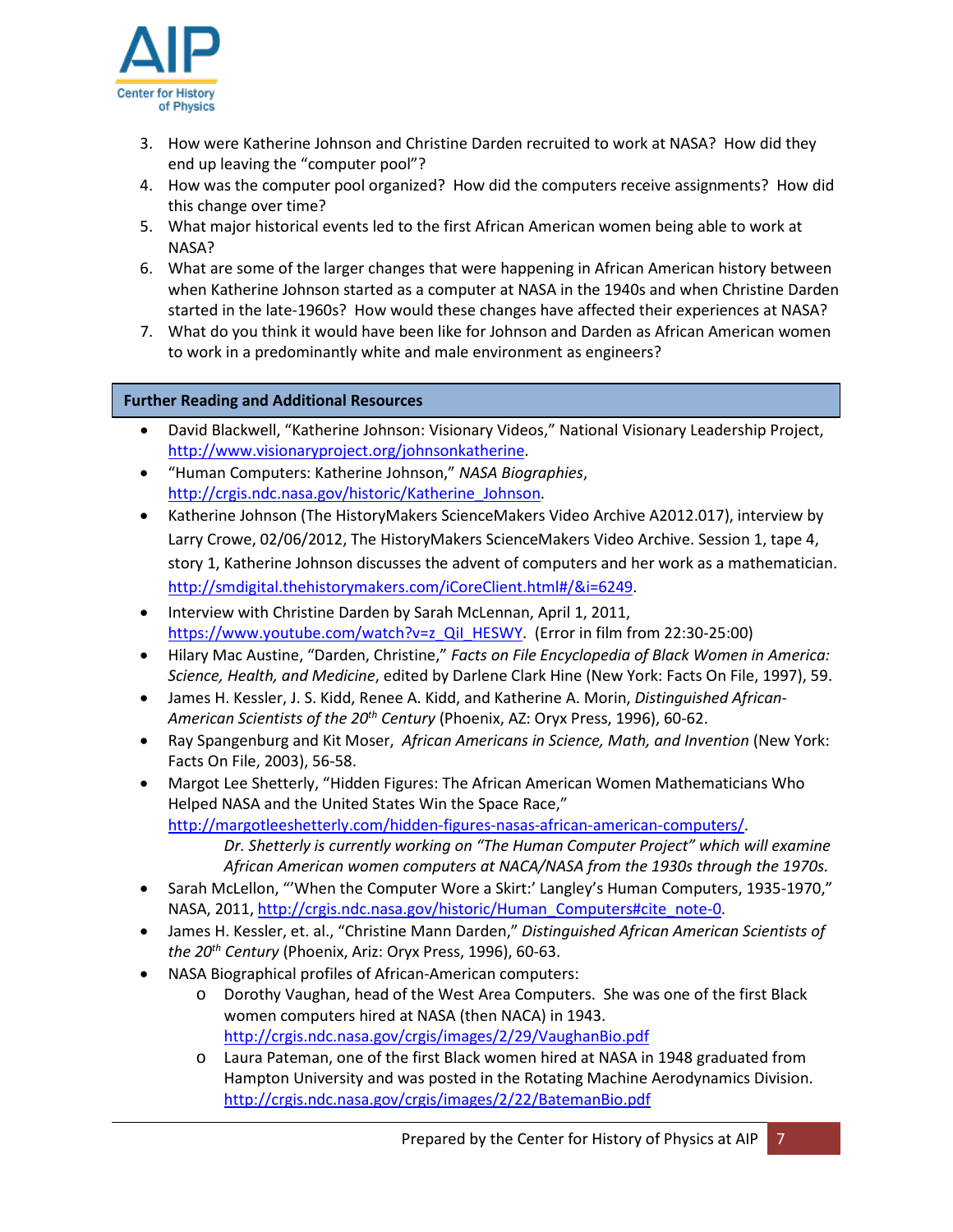

- An 18-minute documentary produced by NASA in the 1960s taking the viewer inside the Manned Flight Center and explaining the various functions of different electronic computers. <https://www.youtube.com/watch?v=oJPLVa7q410>
- Cape Cosmos [\(http://www.capecosmos.org\)](http://www.capecosmos.org/) is a fictitious space facility set in the 1950s and 1960s. This interactive exhibit allows viewers to explore women and African Americans who contributed to space exploration as scientists and engineers.

#### **Extensions**

Related AIP Teacher's Guides on Women and Minorities in the Physical Sciences:

- Meet Four Pioneering African American Astronauts
- African Americans in Astronomy and Astrophysics
- Strategies and Compromises: Women in Astronomy at Harvard College Observatory

#### **Common Core Standards**

For more information on Common Core Standards, visi[t http://www.corestandards.org/.](http://www.corestandards.org/)

| <b>Speaking &amp; Listening</b> |                                                                      |
|---------------------------------|----------------------------------------------------------------------|
| CCSS.ELA-LITERACY.SL.9-10.1     | Initiate and participate effectively in a range of collaborative     |
|                                 | discussions (one-on-one, in groups, and teacher-led) with diverse    |
|                                 | partners on grades 9-10 topics, texts, and issues, building on       |
|                                 | others' ideas and expressing their own clearly and persuasively.     |
| CCSS.ELA-LITERACY.SL.9-10.4     | Present information, findings, and supporting evidence clearly,      |
|                                 | concisely, and logically such that listeners can follow the line of  |
|                                 | reasoning and the organization, development, substance, and          |
|                                 | style are appropriate to purpose, audience, and task.                |
| CCSS.ELA-LITERACY.SL.11-12.1    | Initiate and participate effectively in a range of collaborative     |
|                                 | discussions (one-on-one, in groups, and teacher-led) with diverse    |
|                                 | partners on grades 11-12 topics, texts, and issues, building on      |
|                                 | others' ideas and expressing their own clearly and persuasively.     |
| CCSS.ELA-LITERACY.SL.11-12.4    | Present information, findings, and supporting evidence, conveying    |
|                                 | a clear and distinct perspective, such that listeners can follow the |
|                                 | line of reasoning, alternative or opposing perspectives are          |
|                                 | addressed, and the organization, development, substance, and         |
|                                 | style are appropriate to purpose, audience, and a range of formal    |
|                                 | and informal tasks.                                                  |
| <b>History/Social Studies</b>   |                                                                      |
| CCSS.ELA-LITERACY.RH.9-10.1     | Cite specific textual evidence to support analysis of primary and    |
|                                 | secondary sources, attending to such features as the date and        |
|                                 | origin of the information.                                           |
| CCSS.ELA-LITERACY.RH.9-10.2     | Determine the central ideas or information of a primary or           |
|                                 | secondary source; provide an accurate summary of how key             |
|                                 | events or ideas develop over the course of the text.                 |
| CCSS.ELA-LITERACY.RH.9-10.3     | Analyze in detail a series of events described in a text; determine  |
|                                 | whether earlier events caused later ones or simply preceded          |
|                                 | them.                                                                |